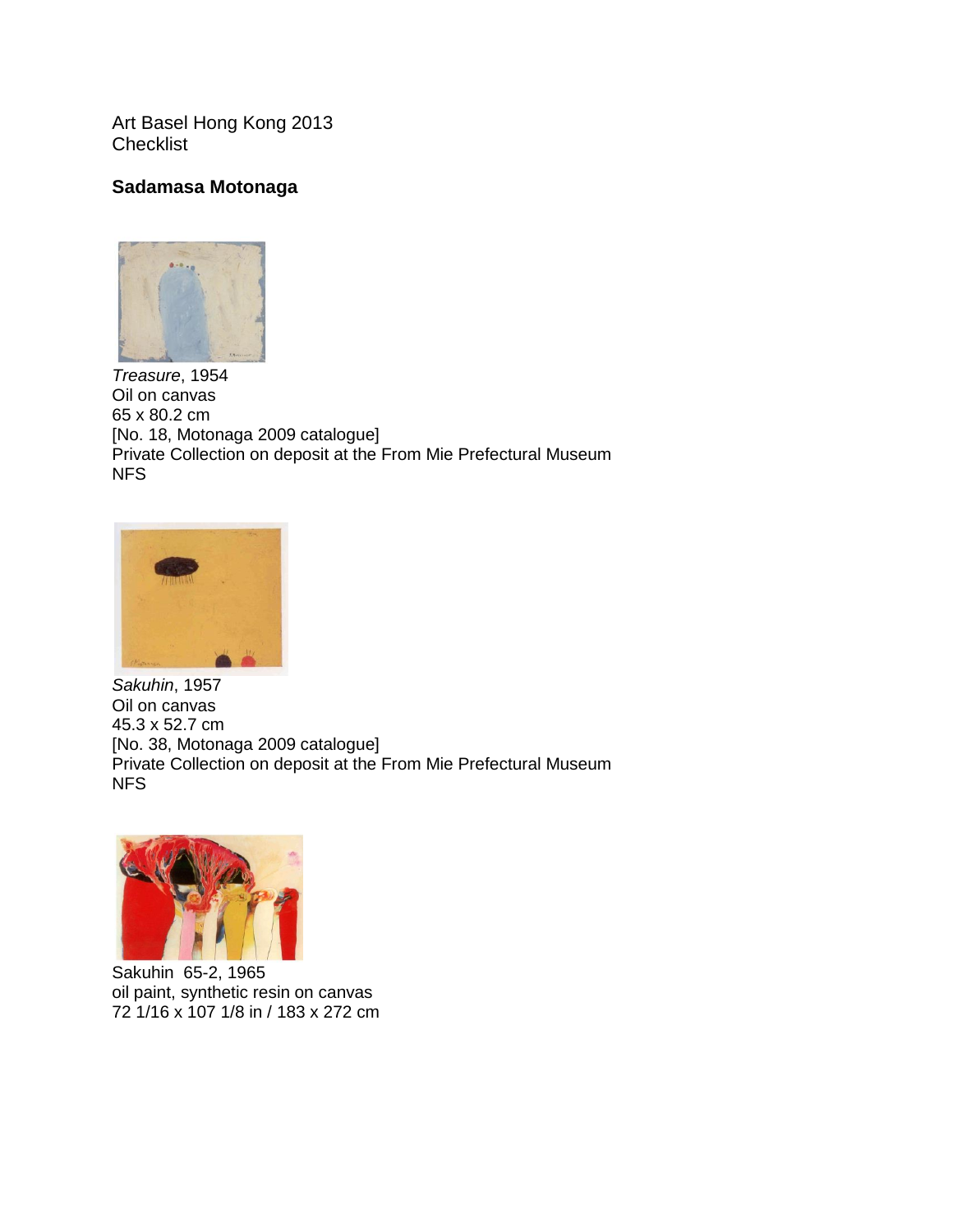

*Sakuhin*, 1965 [No. 158] Oil, synthetic resin paint on canvas 90 x 72 in / 229 x 182 cm



*Sakuhin*, 1978 Acrylic and airbrush on canvas 89 3/8 x 71 1/4 inches / 227 x 181 cm



*Iya Iya*, 1972 Acrylic and airbrush on canvas 72 x 90 1/2 inches / 183.1 x 229.8cm



*White Circle with Cross Stripes*, 2004 Acrylic on canvas 51 3/16 x 35 13/16 inches / 130 x 91 cm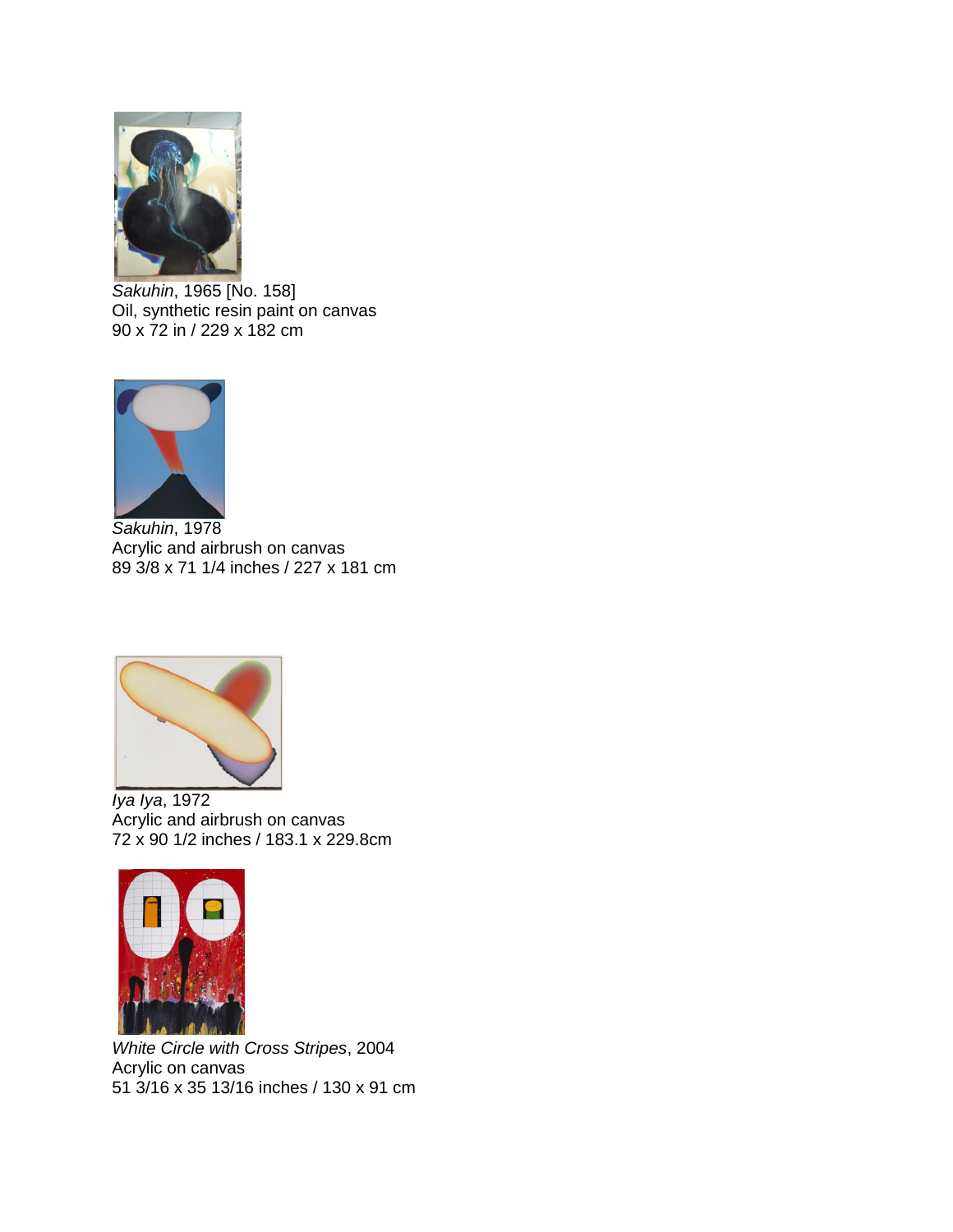

*Stuck Together by Accident*, 1984 Acrylic on canvas 38 ¼ x 51 1/8 in / 97 x 130 cm



*Here and There on Black Background*, 1996 Acrylic on canvas 63 ¾ x 51 1/8 in / 162 x 130 cm



*White Triangle and Black Flows*, 2006 Acrylic on canvas 76 3/8 x 51 5/8 in / 194 x 130 cm

**Drawings:**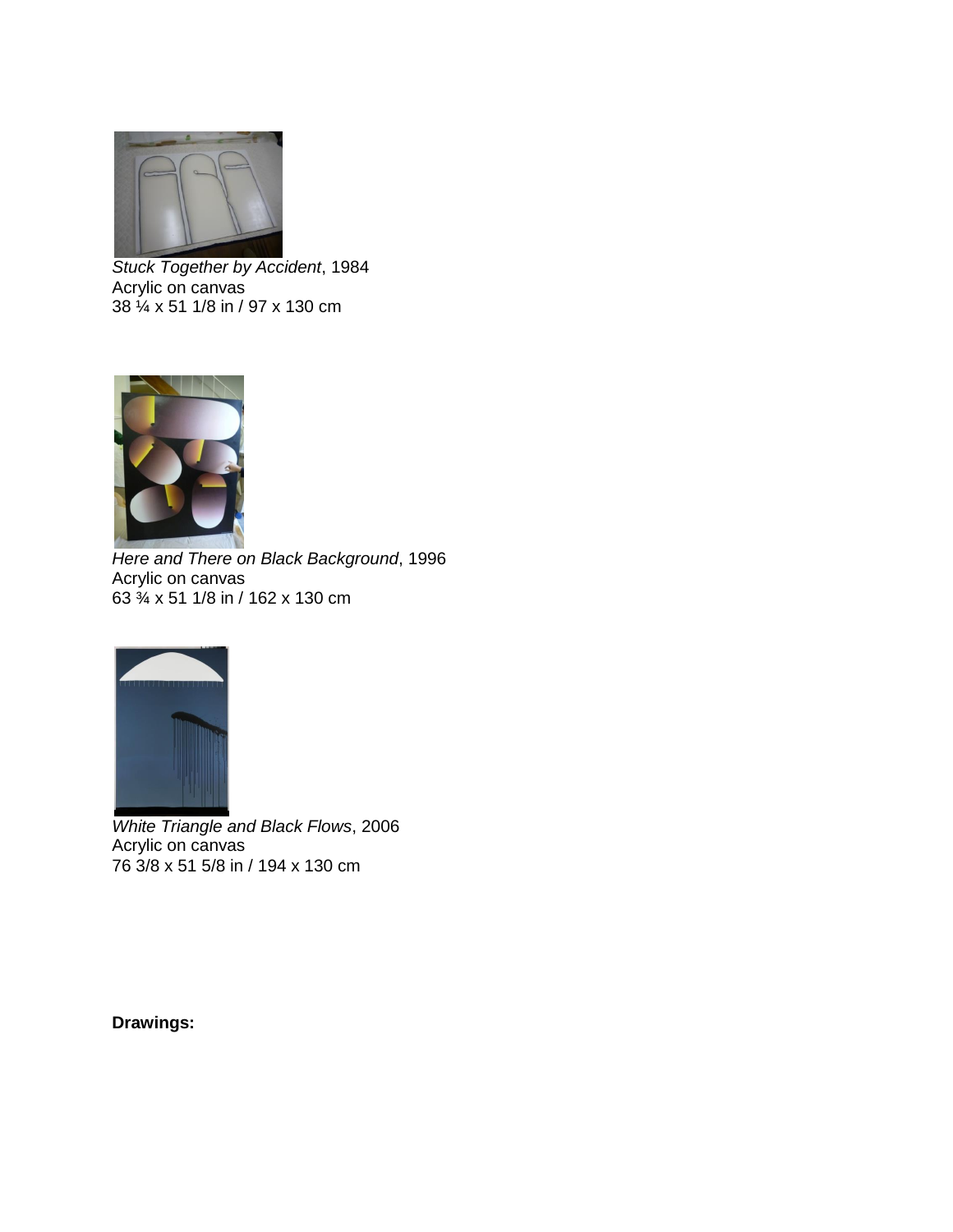

*All Shapes are Doubled*, 1977 55 x 79.3 conte and pencil on paper



*Three Shapes are Drawn*, 1978 55 x 79.5 acrylic and Chinese ink on paper



*Yellow, Blue, Red*, 1978 55 x 79.5 conte on paper



*Big and Small*, 1972 57 x 76.5 acrylic and Chinese ink on paper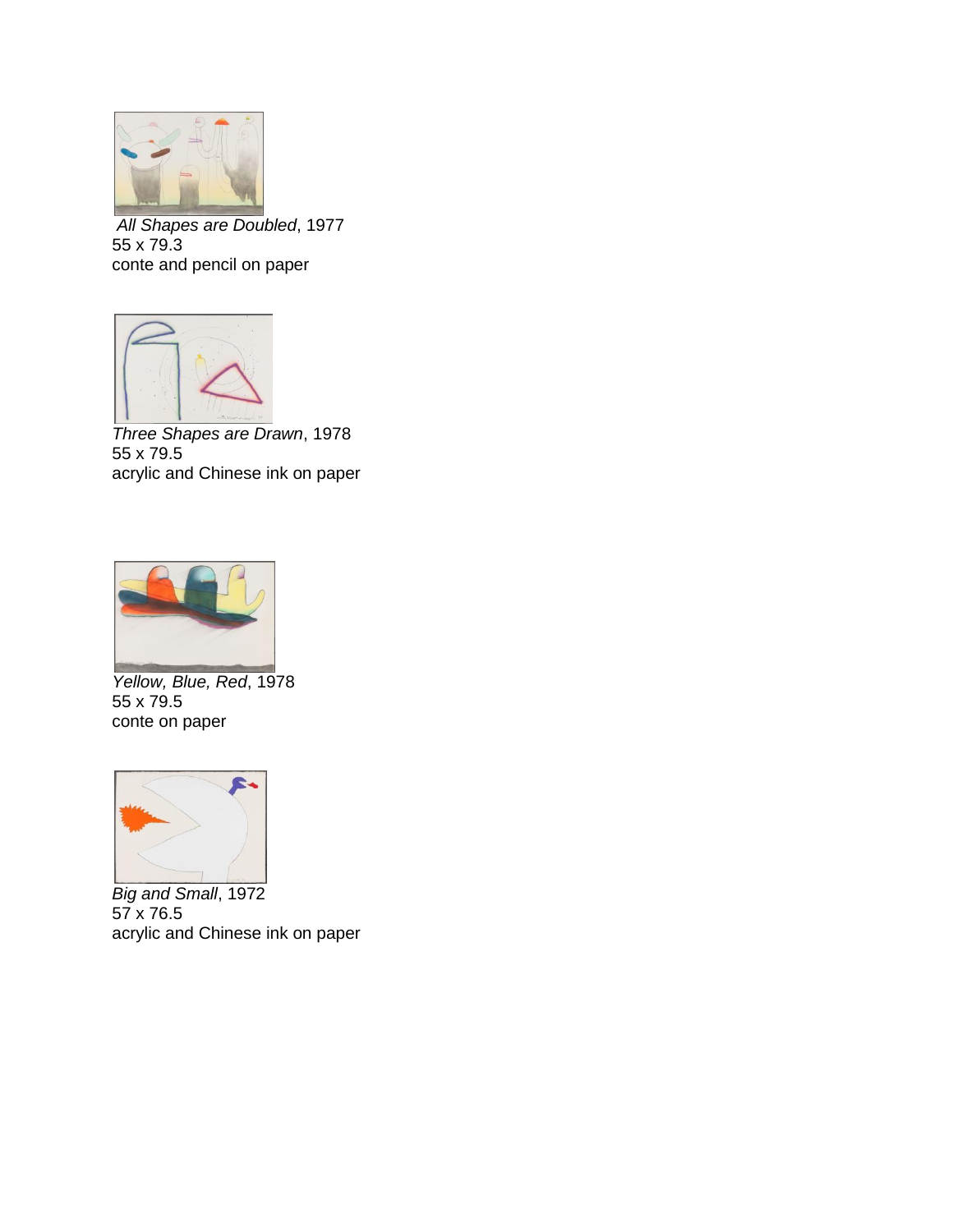

*Three Hairs on Lower Shape*, 1976 53 x 76.5 acrylic and conte on paper



*Igo-Igo Gura-Gura*, 1976 76.5 x 57 conte and pencil on paper



*Nine Whirlpools are Oblique*, 1977 55 x 79.5 conte and chinese ink on paper



*Toron Toro-Toro Toron*, 1978 56.5 x 76 conte and chinese ink on paper